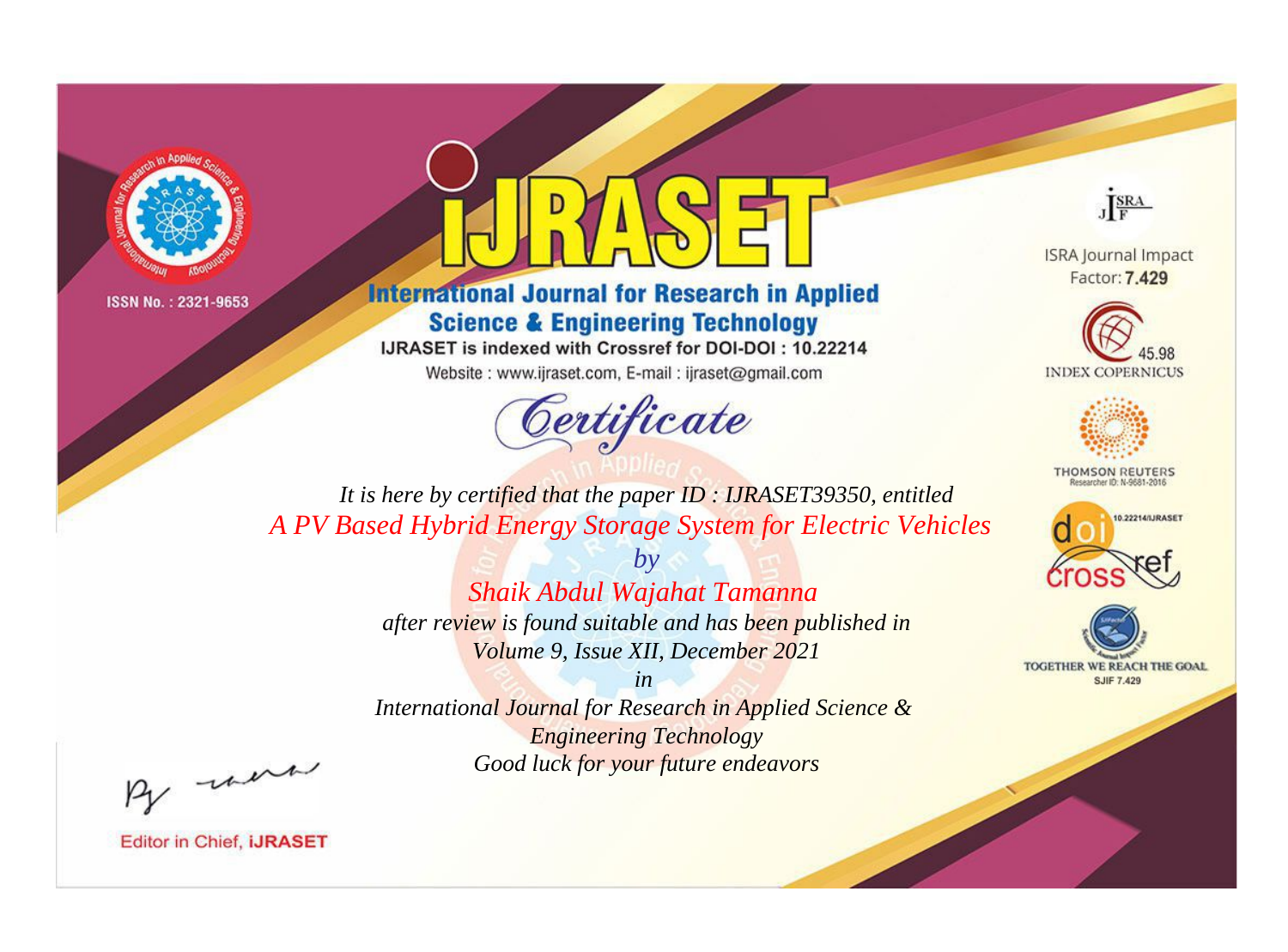



**International Journal for Research in Applied Science & Engineering Technology** 

IJRASET is indexed with Crossref for DOI-DOI: 10.22214

Website: www.ijraset.com, E-mail: ijraset@gmail.com



JERA

**ISRA Journal Impact** Factor: 7.429





**THOMSON REUTERS** 



TOGETHER WE REACH THE GOAL **SJIF 7.429** 

It is here by certified that the paper ID: IJRASET39350, entitled A PV Based Hybrid Energy Storage System for Electric Vehicles

> K. Shivaramakrishna after review is found suitable and has been published in Volume 9, Issue XII, December 2021

 $b\nu$ 

 $in$ International Journal for Research in Applied Science & **Engineering Technology** Good luck for your future endeavors

By morn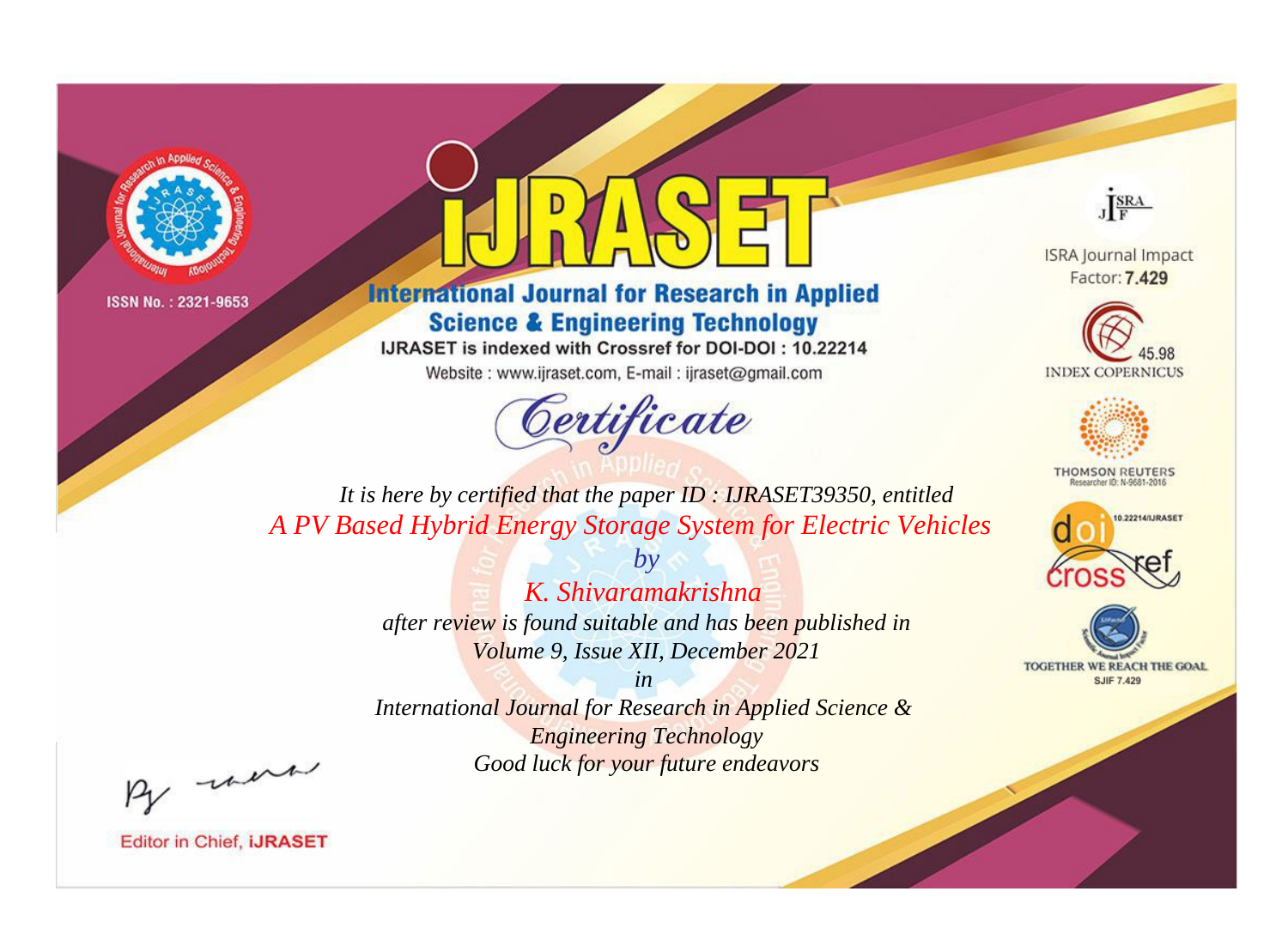



**International Journal for Research in Applied Science & Engineering Technology** 

IJRASET is indexed with Crossref for DOI-DOI: 10.22214

Website: www.ijraset.com, E-mail: ijraset@gmail.com



JERA

**ISRA Journal Impact** Factor: 7.429





**THOMSON REUTERS** 



TOGETHER WE REACH THE GOAL **SJIF 7.429** 

*It is here by certified that the paper ID : IJRASET39350, entitled A PV Based Hybrid Energy Storage System for Electric Vehicles*

> *J. Kartigeyan after review is found suitable and has been published in Volume 9, Issue XII, December 2021*

*by*

*in* 

*International Journal for Research in Applied Science & Engineering Technology Good luck for your future endeavors*

By morn